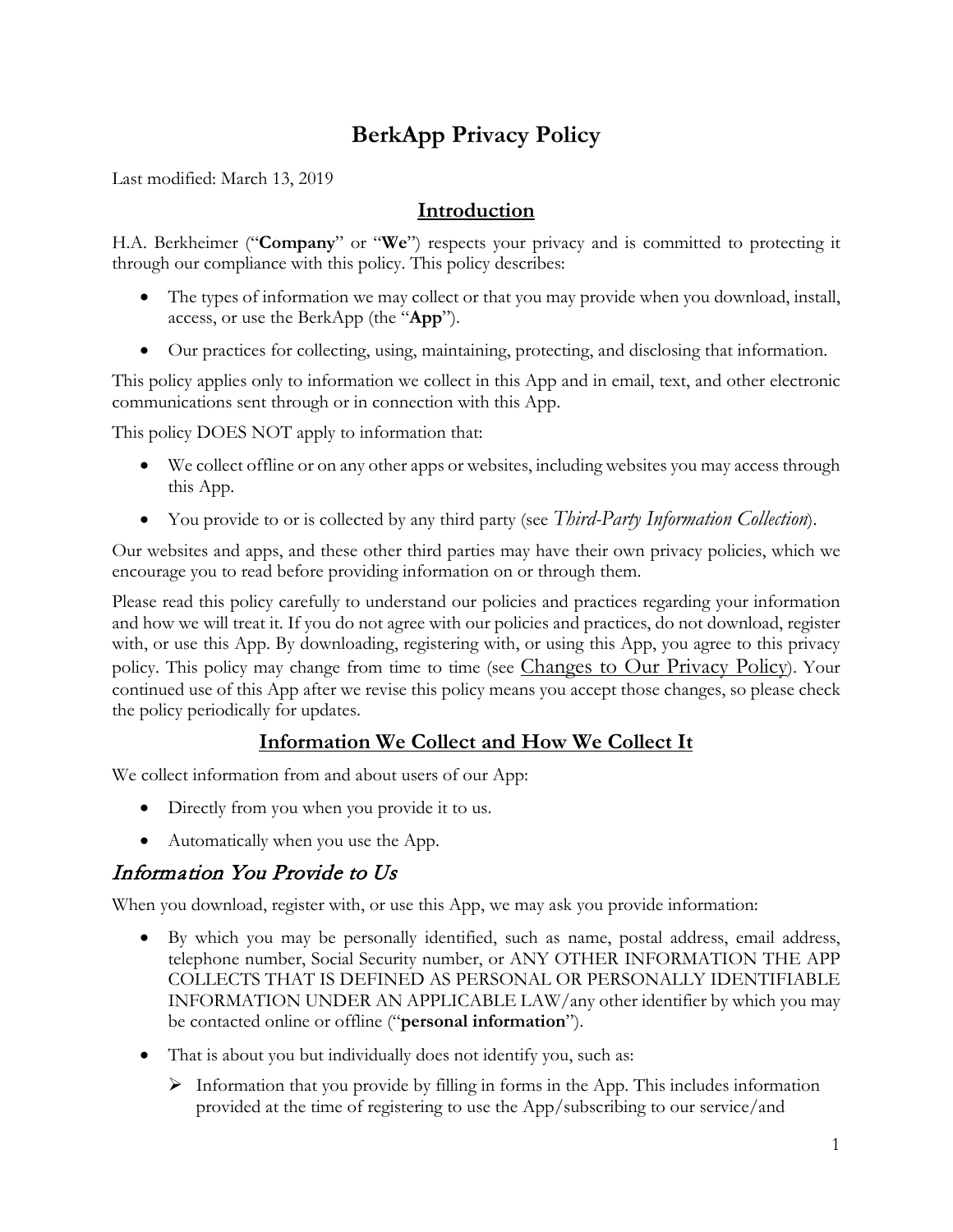posting material and requesting further services. We may also ask you for information when you report a problem with the App.

- Records and copies of your correspondence (including email addresses and phone numbers), if you contact us.
- $\triangleright$  Details of tax filings/transactions you carry out through the App and of the fulfillment of your tax filings. You may be required to provide financial information before filing a tax return through the App.

# Automatic Information Collection & How We Use It

When you download, access, and use the App, it may use technology to automatically collect:

- **Usage Details.** When you access and use the App, we may automatically collect certain details of your access to and use of the App, including tax and income data and other communication data and the resources that you access and use on or through the App.
- **Device Information.** We may collect information about your mobile device and internet connection, including the device's unique device identifier, IP address, operating system, browser type, mobile network information, and the device's telephone number.
- **Stored Information and Files.** The App also may access metadata and other information associated with other files stored on your device. This may include, for example, photographs, audio and video clips, personal contacts, and address book information.
- If you do not want us to collect this information do not download the App or delete it from your device. Note, however, that opting out of the App's collection of location information will cause its location-based features to be disabled.

Personal Data is collected for the following purposes and using the following services:

- Google Analytics for Firebase or Firebase Analytics. This is an analytics service provided by Google Inc. To understand Google's use of Data, consult Google's partner policy. Firebase Analytics may share Data with other tools provided by Firebase, such as Crash Reporting, Authentication, Remote Config or Notifications. The User may check this privacy policy to find a detailed explanation about the other tools used by the Owner. This Application uses identifiers for mobile devices (including Android Advertising ID or Advertising Identifier for iOS, respectively) and technologies like cookies to run the Firebase Analytics service. Users may opt-out of certain Firebase features through applicable device settings, such as the device advertising settings for mobile phones or by following the instructions in other Firebase related sections of this privacy policy, if available.
- Sentry (GetSentry, LLC). This type of service allows this Application to monitor the use and behavior of its components, so its performance, operation, maintenance and troubleshooting can be improved. Which personal information is processed depends on the characteristics and mode of implementation of these services, whose function is to filter the activities of this Application. Personal information collected: various types of data as specified in the privacy policy of the service.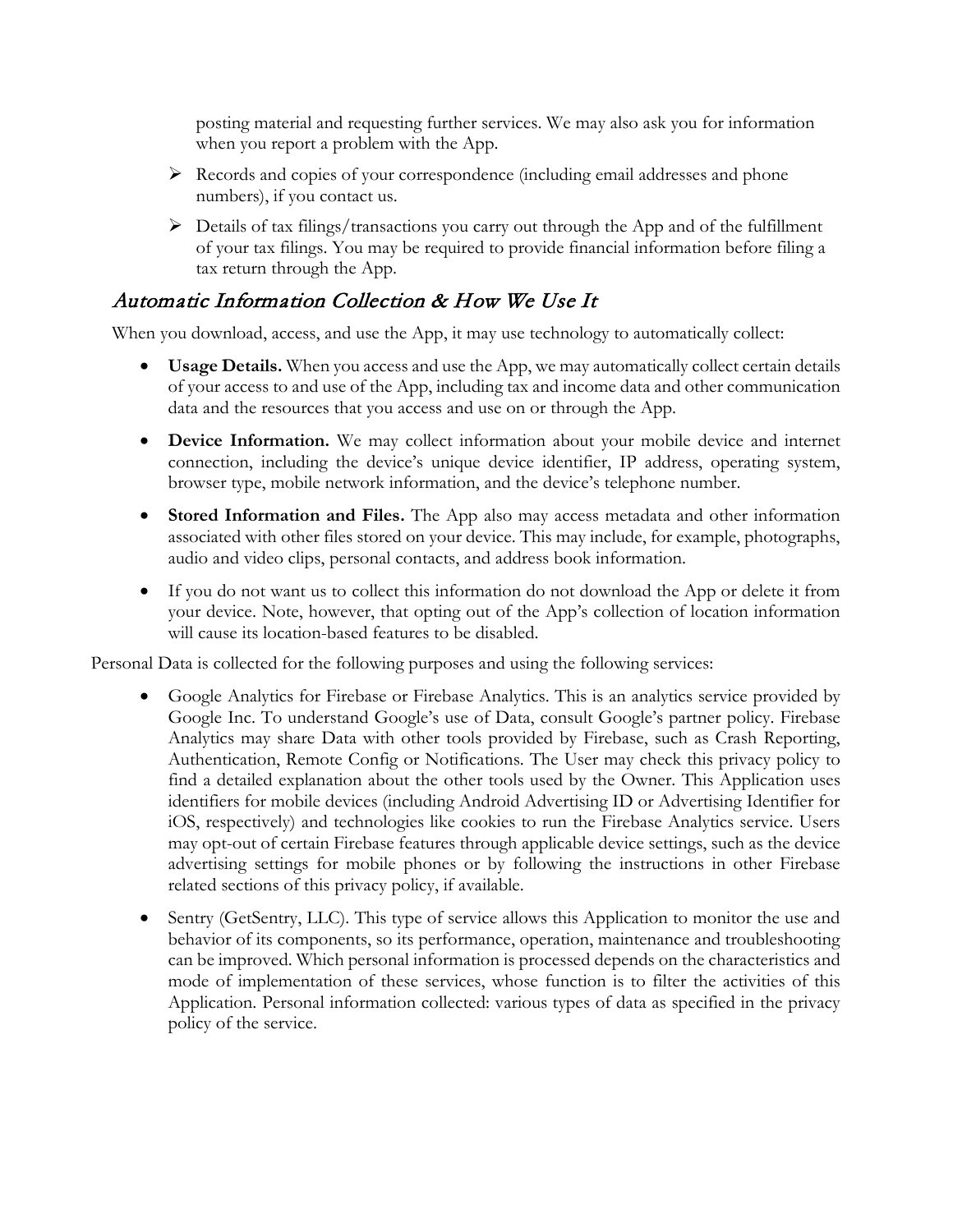# <span id="page-2-0"></span>Third-Party Information Collection

When you use the App or its content, certain third parties may use automatic information collection technologies to collect information about you or your device. These third parties [may] include:

- Your mobile device manufacturer
- Your mobile service provider

They may use this information to provide you with interest-based (behavioral) advertising or other targeted content.

We do not control these third parties' tracking technologies or how they may be used. If you have any questions about an advertisement or other targeted content, you should contact the responsible provider directly.

### **How We Use Your Information**

We use information that we collect about you or that you provide to us, including any personal information, to:

- Provide you with the App and its contents, and any other information, products or services that you request from us.
- Fulfill any other purpose for which you provide it.
- Give you notices about your account.
- Carry out our obligations and enforce our rights arising from the billing and collection of local taxes.
- Notify you when App updates are available, and of changes to any products or services we offer or provide though it.

The usage information we collect helps us to improve our App and to deliver a better and more personalized experience by enabling us to:

- Estimate our audience size and usage patterns.
- Store information about your preferences, allowing us to customize our App according to your individual interests.
- Speed up your searches.
- Recognize you when you use the App.

# **Disclosure of Your Information**

We may disclose aggregated information about our users subject to all applicable federal, state and local laws.

In addition, we may disclose personal information that we collect, or you provide:

- To our subsidiaries and affiliates.
- To contractors, service providers, and other third parties we use to support our business and who are bound by contractual obligations to keep personal information confidential and use it only for the purposes for which we disclose it to them.